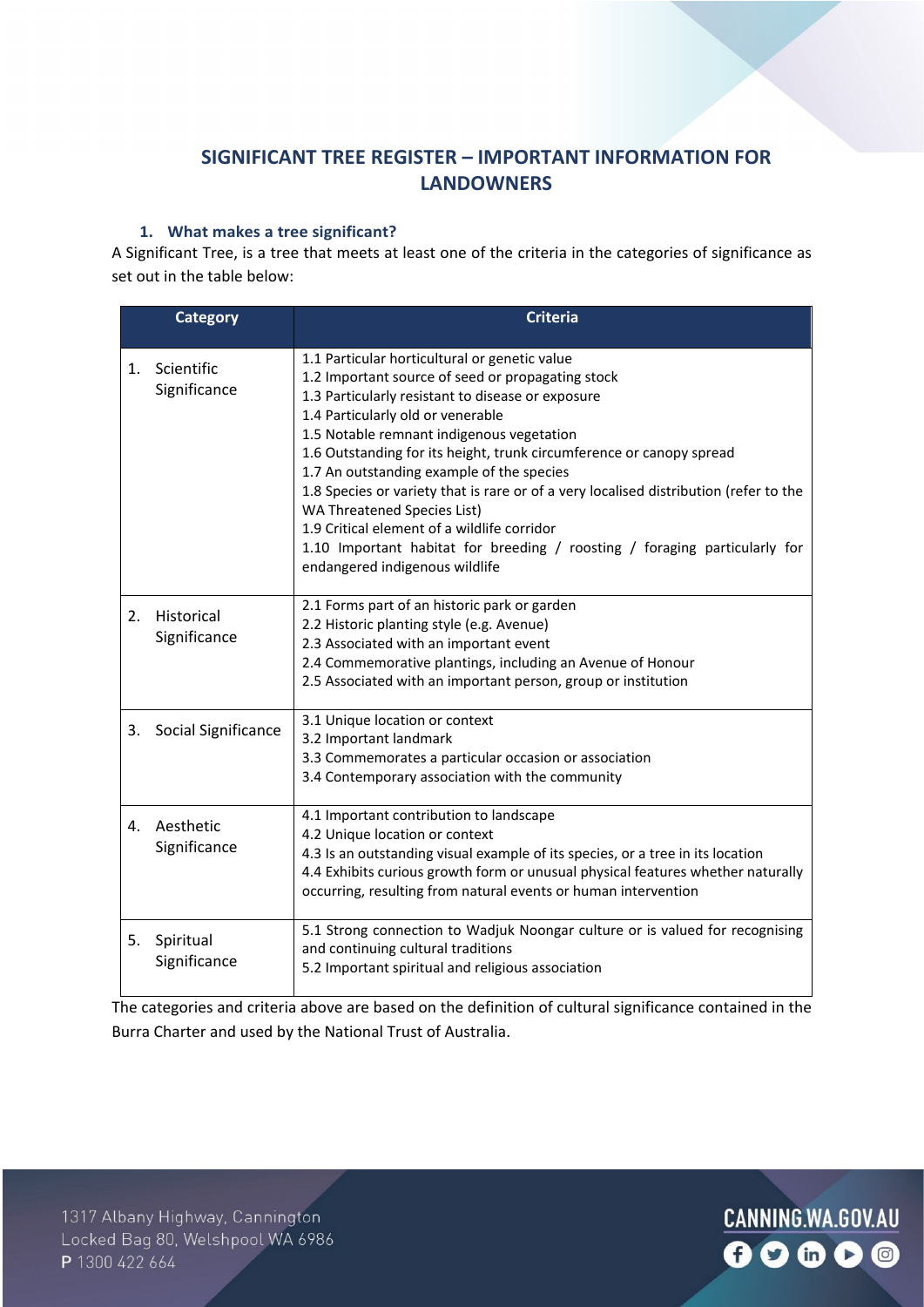### **1. What are the benefits to owners?**

The Register provides an opportunity to promote, share and protect trees that are believed to be exceptional. Owners of properties where exceptional trees are located play an important role caring for a valuable community asset.

To help with the management and recognition of your exceptional tree, the City may assist by arranging arboricultural advice, plaques and photography.

#### **2. How are nominated significant trees assessed?**

- a) A Panel of City Greening, Statutory Planning and Heritage Officers will undertake a preliminary assessment of nominations received.
- b) If, in the preliminary assessment the City considers that the tree has potential significance, the City will, at its cost, engage a suitably accredited Arboriculturalist to prepare an arboricultural Report to determine the tree's health and structure.
- c) If the nominated tree is determined to be structurally sound a report will be prepared for Council to determine whether the tree should be included on the Significant Tree Register.

# **3. What are the implications and responsibilities if a tree is listed as Significant? Landowners**

Landowners are advised to think carefully before agreeing to the nomination of a tree for inclusion on the Register. If in future the landowner wishes to remove the tree for any reason, they must submit a Development Application, which takes time and has a cost. Landowners are responsible for the ongoing maintenance of a significant tree within their property boundary.

#### **It is recommended that:**

- a) Landowners maintain any significant tree within their property boundary in accordance with Australian Standard AS 4373 - 2007 - Pruning of Amenity Trees.
- b) Owners who have significant trees on their property arrange for a qualified Arboriculturalist to inspect the tree regularly.
- c) All maintenance and other works be undertaken by a qualified Arboriculturalist, in accordance with Australian Standard AS 4373 - 2007 - *Pruning of Amenity Trees*.
- d) Any excavation on the property near a significant tree be done in accordance with Australian Standard AS 4970-2009 - *Protection of Trees on Development Sites*.

#### **In addition, owners need to be aware that:**

e) A significant tree may only be removed from the Significant Tree Register under certain circumstances, as set out in Clause 5 of Policy ET545 – Recognition and Protection of

1317 Albany Highway, Cannington Locked Bag 80, Welshpool WA 6986 P 1300 422 664

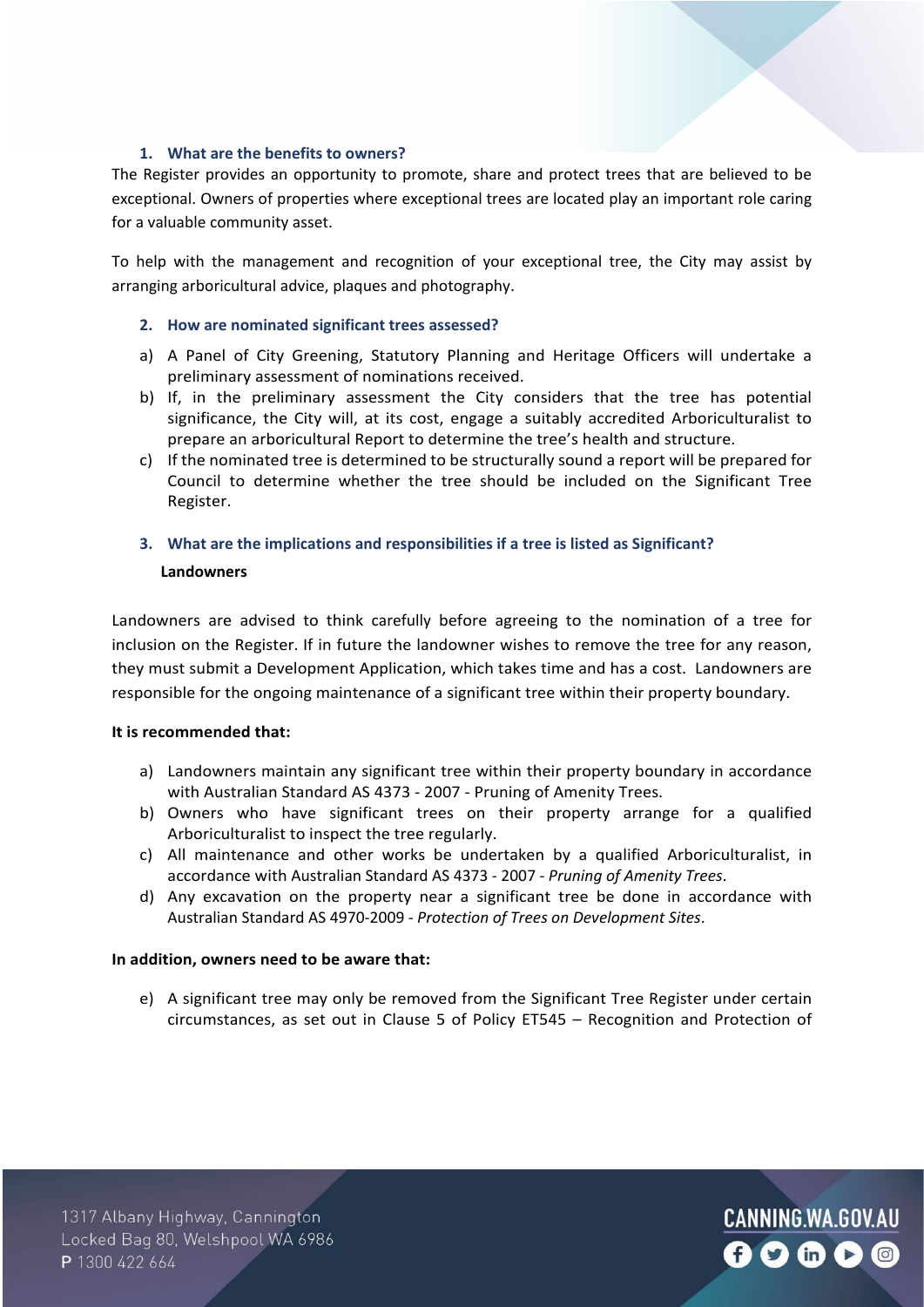Significant Trees. The Policy[, Policy ET545 - Recognition and Protection of Significant Trees](https://www.canning.wa.gov.au/getmedia/b2bc2ef9-a8e7-4ac1-9b14-6c3e4c60f44b/Policy-ET545-Recognition-and-Protection-of-Significant-Trees-(Adopted-19-10-2021)) is available on the City's website.

- f) A significant tree will remain on the Significant Tree Register if/when land ownership changes.
- g) Landowners are advised to check with their insurer for any implications.
- h) If in the future the land owner wishes to remove the tree for any reason, they must submit a development application and pay the associated fee.

#### **4. Who is responsible for the care and maintenance of a Significant Private Tree?**

The property owner is responsible for the care and maintenance of any significant tree on their property. It is recommended that advice is sought from an accredited Arboriculturalist in regard to pruning or other maintenance works for a significant tree and that the works are undertaken by a suitably qualified and experienced Arboriculturalist, in particular for the following:

- a) The severing of branches, limbs, stems, trunk or roots of a tree that are greater than 50mm in diameter;
- b) Any excavation resulting in removal of roots greater than 50mm in diameter within the trees calculated Tree Protection Zone (TPZ);
- c) Any excavation within the trees Structural Root Zone (SRZ) that requires the removal of any root;
- d) Pruning for aesthetic appearance; and/or
- e) Any other act that has the potential to cause damage to a tree, as determined by the Standards.

#### **5. Can a tree be deleted from the Register and removed?**

Subject to obtaining written approval from the City, a tree may be deleted from the Register if:

- a) The tree poses an unacceptable level of risk within its structure and remedial techniques cannot rectify it, if demonstrated in an arboricultural report prepared by a suitably accredited Arboriculturalist;
- b) The tree is suffering from a disease where remedial techniques will not prevent further spread of the disease, and the removal will be of benefit to other trees around it; and/or
- c) The tree is causing significant damage to infrastructure and suitable documented evidence is provided by a qualified Arboriculturalist, at the expense of the applicant. The City may, at its cost, arrange for a second arboricultural Report.

Generally, applications for de-registering a tree will be assessed by the Panel and reported to Council for determination. The exception to this process would be where a tree is reported as being structurally unsound and remedial pruning would not resolve the instability. In such cases, a report from a suitably qualified and accredited Arboriculturalist would be required and the urgent removal of the tree would need the approval of the Chief Executive Officer. Significant trees removed in such